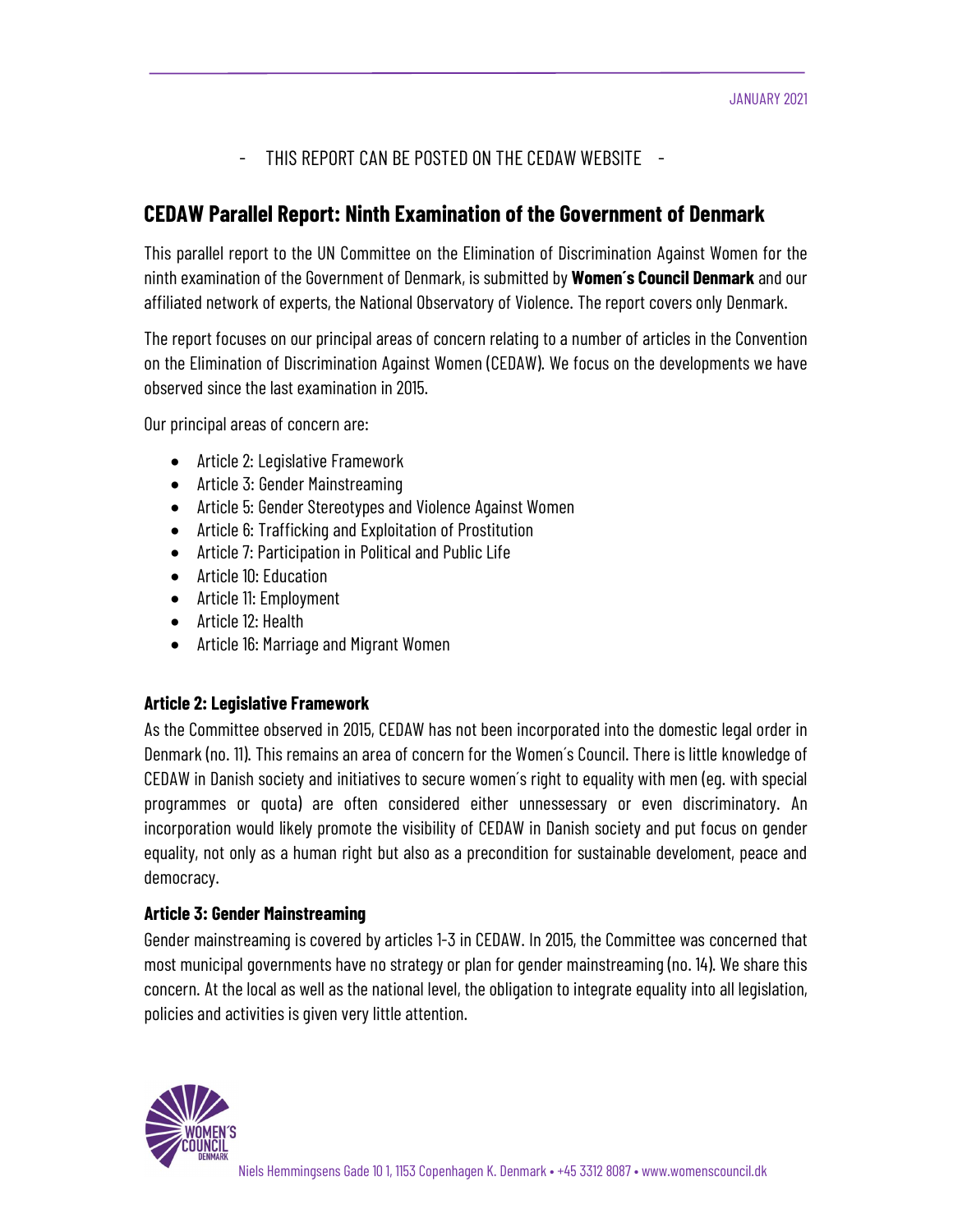On 1 March 2019, the Danish Minister for Gender Equality even introduced a bill stating that gender equality policies are no longer mandatory in municipal government. Instead, municipalities must set non-binding targets for gender equality. Additionally, the bill changes the frequency of the gender equality reports for local authorities from every second year to every third year.

At government level, few bills and policies are gender mainstreamed properly; making it impossible to assess whether the policy has negative or positive consequences on the equality of women and men. Paradoxically, there is not even a policy on gender equality *within* the Ministry of Gender Equality<sup>1</sup>,<br>representing an unsatisfactory example to companies and other organisations.

The Women's Council welcomes the ministerial reshuffle of 2020 that moved The Ministry of Equality to the Ministry of Labour. This signals an intention to give the area a higher priority, which is sorely needed. However, there is also a risk that violations of women's rights taking place in the home, in public and other spaces outside the workplace will lose focus.

# Article 5: Gender Stereotypes and Violence Against Women

Article 5(a) in CEDAW focuses on eliminating cultural prejudices related to gender: Violence against women is one aspect of this.

# Gender-Based Violence not recognised in NAPs

Generally, the Women´s Council is concerned that the government does not recognise the gendered dimension of domestic violence. In the latest NAPs, gender neutralising terms such as 'violence in close relationships' and 'family violence' have replaced the internationally recognised terms 'violence against women' or 'gender-based violence'.

The Council is worried that a gender-neutral way of dealing with violence against women fails to grasp the dimension that uneven power relations and harmful stereotypes actually help reproduce the violence. Thus, the action plans might overlook how seemingly unrelated phenomena such as digital sexual violations, rape, sexualised hate speech against girls and women online, partner violence, sexual harassment and so forth can be related and enabled by the same underlying gender structure.

The Women´s Council calls for a more nuanced understanding of how norms and perceptions about gender can enable different forms of violence against women. Addressing this requires the inclusion of sexual violence in all forms.

# • New Act on Psycological Violence

In 2015, the Committee recommended that Denmark adopts a legislative framework that explicitly provides for the protection of women from psychological violence in line with the Istanbul Convention (no. 18c). This was enacted by the Danish Parliament in 2019.

<sup>1</sup> Ligestillingen halter i regeringens eget ligestillingsministerium | Politik | DR

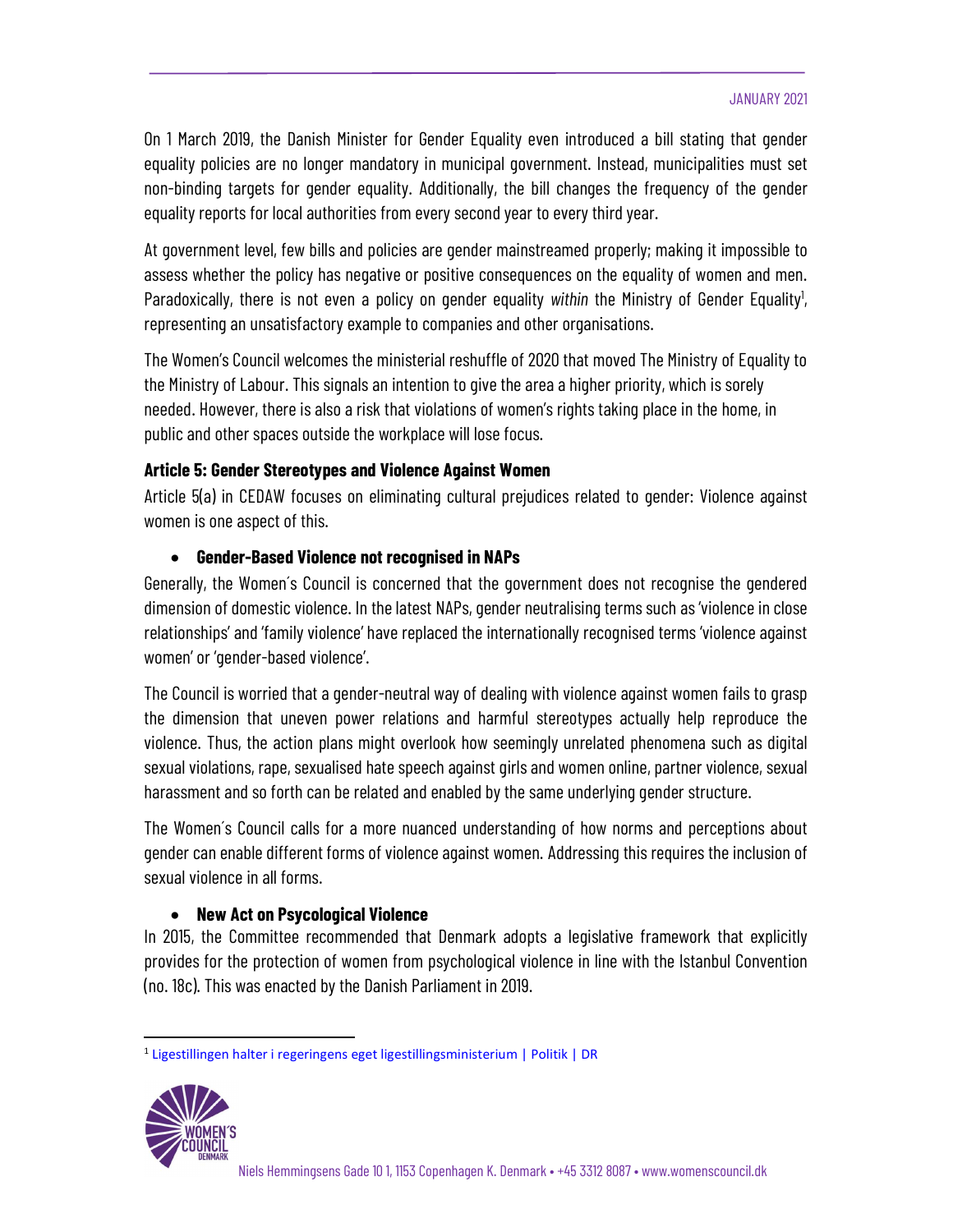## Better data on Gender-Based Violence

In 2015, the Committee expressed concern regarding the absence of gender-disaggregated data for all forms of violence against women, including domestic violence and homicide by intimate partner (no. 17a). This is still a matter of concern.

Like the Committee, we believe that data, disaggregated by age, ethnicity, nationality, disability, and the relationship between the victim and perpetrator, is crucial to the formulation of policies and the development of targeted interventions (no. 18a). This data is either lacking (e.g. on disability) or official data is diverging. When it comes to sexual violence, intimate partner violence and sexual harassment, for instance, public authorites report very different numbers. Consequently, the Women´s Council points to the need for comprehensive and consistent data on violence against women/ gender based violence.

As for data on women´s shelters, the Ministry for Children and Social Affairs and Statistics decided in 2018 to reorganise data collection. From 2020 it will only be published bianually, and include data from shelters and counselling services. However, it will be disaggregated by ethnicity, age, education, employment status, types of violence etc. The Ministry of Social Affairs has also introduced separate statistics on the range of requests for assistance that shelters receive. This will be implemented from January 2021.

At the moment, there is a risk that the registration of individual data in shelters is given a low priority in the day-to-day operations, as registration is not mandatory and no funding is allocated for this administrative task.

#### Developing a Permanent Planning and Follow-Up Structure

The current action plan on "violence in close relationships" has been prepared by three ministries only: The Ministry of Gender Equality, the Ministry of Justice, and the Ministry for Children and Social Affairs. Service providers and other civil society organisations working with violence against women are not represented in the working group.

The inter-ministerial working group has neither formal authority nor a budget, and NAPs tend to build on existing services and measures. Additionally, the responsibility for the implementation of NAPs and the activities under the NAPs are distributed among the ministries. This leads to compartmentalised processes rather than integrated policies and coordinated responses to all forms of violence against women and in the family, which would be preferable.

The Women's Council supports the strong recommendation from GREVIO (2017) for the Danish authorities to develop a long-term, co-ordinated plan/strategy and a permanent planning and follow-up structure giving due importance to all forms of violence against women.

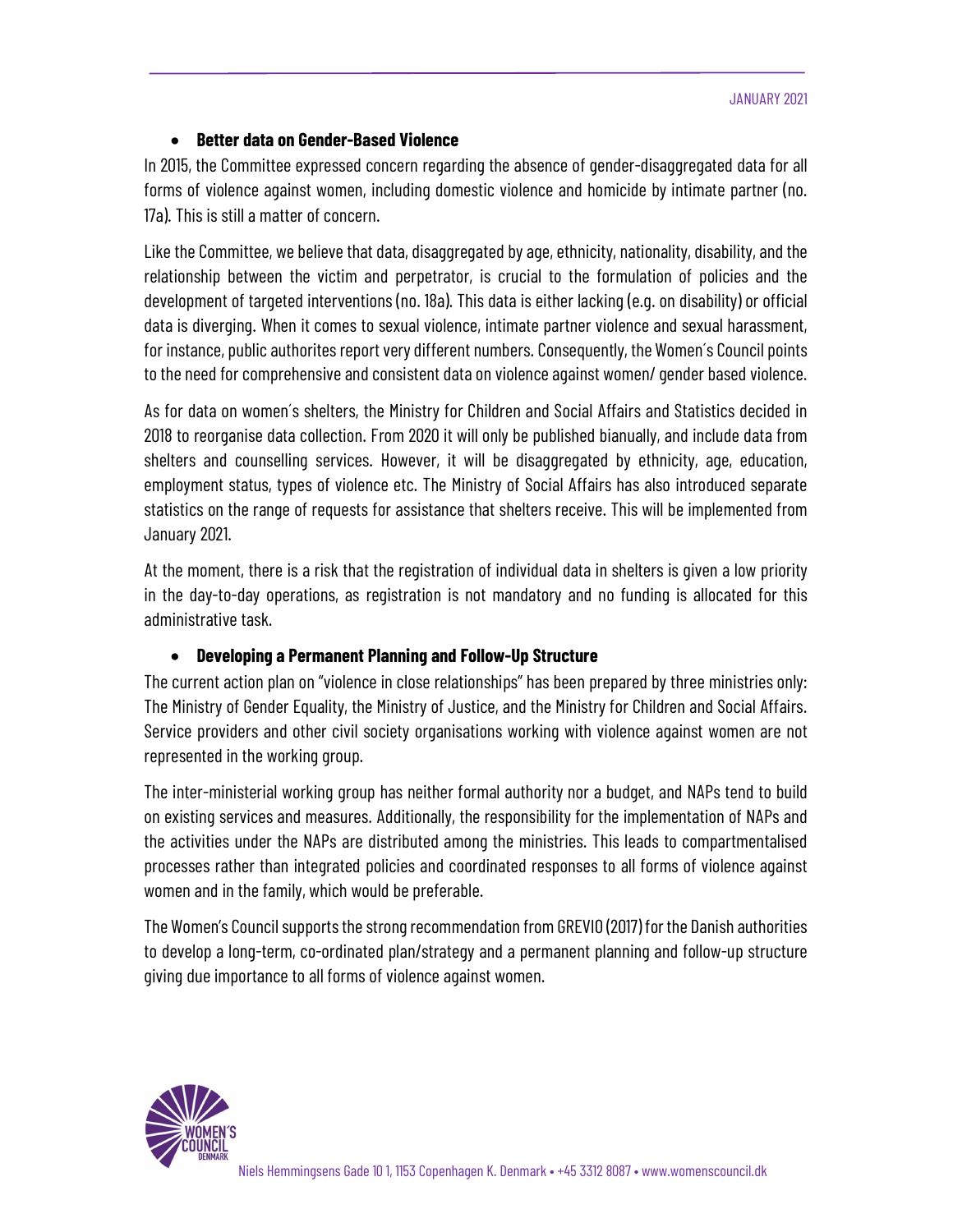#### Article 6: Trafficking and Exploitation of Prostitution

The most recent data on the selling of sex in Denmark shows that the vast majority of the most vulnerable sellers – those in street-based prostitution – are foreign nationals, many of whom are in the country illegally. The data on these women is scarce, making the assessment of their situation difficult.

Danish local authorities are legally obligated to assist an individual if they want to exit prostitution, yet few truly perform this task. Most foreign prostituted individuals do not know about this service, or are afraid to access it due to their immigration status. Furthermore, many women in prostitution fear discrimination and stigma from authorities, dissuading them from realising their right to health care and social support, this is especially pertinent to victims of trafficking.<sup>2</sup>

 The Women´s Council calls for comprehensive data collection and surveys on prostitution; especially on the situation on foreign women in the sex industry in Denmark. This is needed in order to develop policies for improving their situation and setting up the right framework for assistance.

# Article 7: Participation in Political and Public Life

## Women in Management

In 2015, the Committee acknowledged the adoption of the bill introducing soft quotas to promote gender balance on the boards of private and public companies (no. 23) and urged the State party to closely monitor its implementation (no. 24).

In December 2017, the Act was evaluated by the Danish Business Authority. It concluded that, overall, soft quotas has had no significant effect on promoting an equal gender balance on the boards: From 2008 to 2012, the annual growth in female representation was 0.5 pct., whereas the growth from 2013 to 2017 was 0.7 pct. From 2016 to 2017 it even decreased by 0.1 pct $^3$ . Among the largest 1500 companies, half of them have no women in their boards<sup>4</sup>.

. The Women´s Council calls for action in this field; the legislation needs to be revised and implemented more efficiently e.g. by introducing binding targets or quotas and sanctions if they are not met.

In addition, public companies and institutions must lead by example. At present, only one out of five permanent secretaries in government are women and one out of six top managers in the municipalities are women. In government itself, only 35 pct. of the ministers are women.

<sup>4</sup> Nul kvinder i bestyrelsen i halvdelen af Danmarks største virksomheder | Institut for Menneskerettigheder



<sup>2</sup> https://www.vive.dk/media/pure/4491/273575

<sup>&</sup>lt;sup>3</sup> samlet-evaluering-af-maaltal-og-politikker\_april-2018.pdf (em.dk)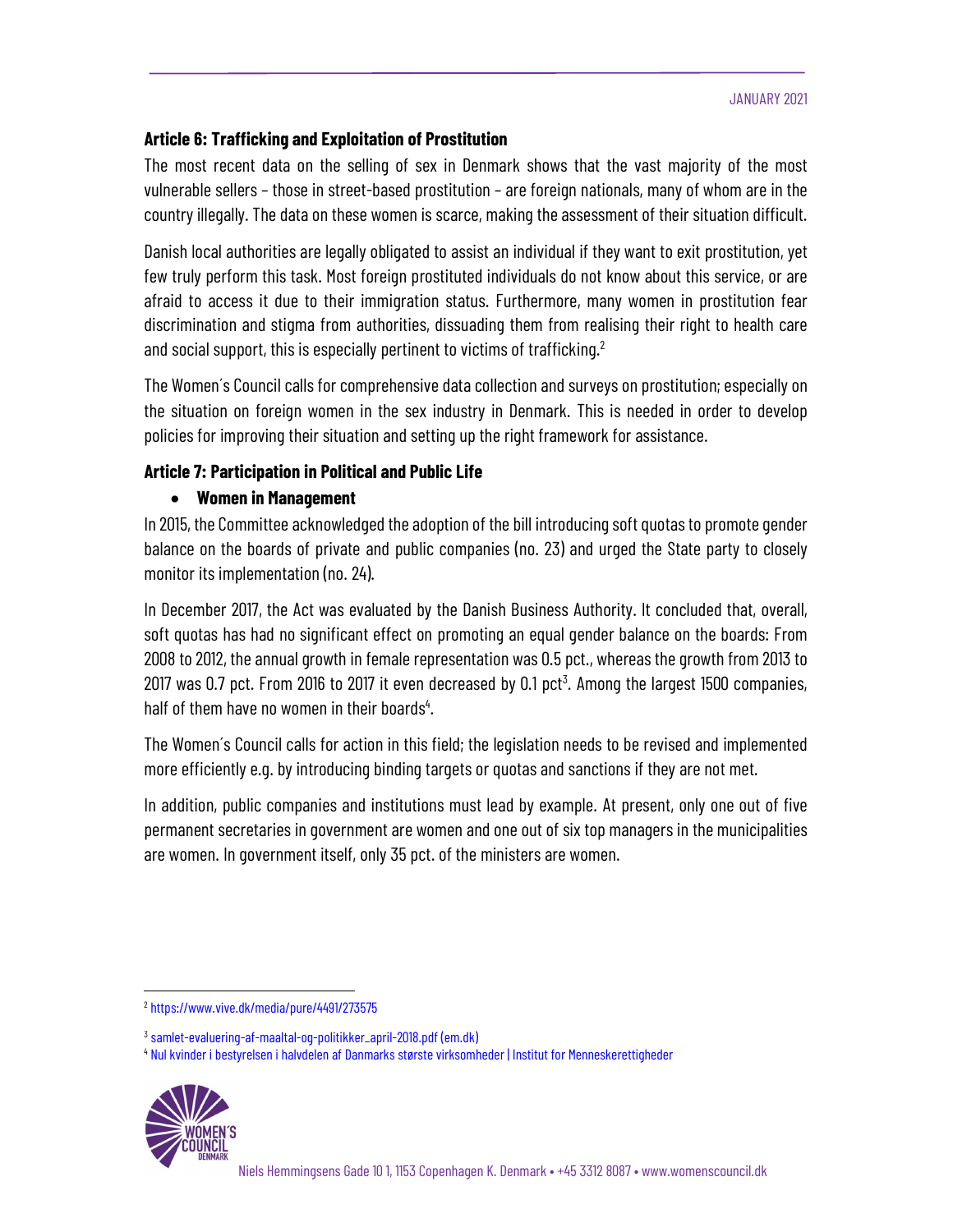## Women in Politics

In 2015, the Committee welcomed the results achieved in increasing the participation of women in the Danish parliament (no. 23).

However, no further progress has been made. At the parliamentary election in June 2015, the share of elected female MPs dropped from 38.9 to 37.1 pct. Increasing to 39 pct again in 2019. The problem is that only one of out three candidates on the electoral lists are women.

The share of women in local government continues to be low. In the 2017 local election, the share of elected women in the municipalities increased to 32.9 pct. However, only one out of seven mayors are women.

In 2015, the Committee called on the State party to take measures, including temporary special measures such as statutory quotas or incentives for political parties, to include an equal number of women and men in their electoral lists, especially at the municipal level (no. 24). Regrettably, such measure still have not been taken.

The Women's Council believes that this recommendation needs to be repeated ahead of local elections in November 2021.

## Article 10: Education

In 2015, The Committee recommended that Denmark intensifies its efforts aimed at diversifying academic and vocational choices for women and men, girls and boys, and that it should introduce further measures to encourage women and men to choose non-traditional fields of education and career paths (no. 28a).

We acknowledge the efforts made by the government recently, especially to encourage girls/women to go into STEM programmes. However, the Danish labour market is still characterised by a high degree of occupational segregation due to the gendered differences in educational choices. Much more attention should be given to this at a much earlier stage in childhood.

Since 2014, "Gender bias and sex education" has been part of the curriculum for pre-school teachers. However, it is not included in the curriculum for teachers at primary and secondary schools. Consequently, little focus is put on fighting gender stereotypes and working systematically for equal opportunities and gender equality in schools.

The Women´s Council recommends that "gender equality and bias" be included in basic training of all school teachers.

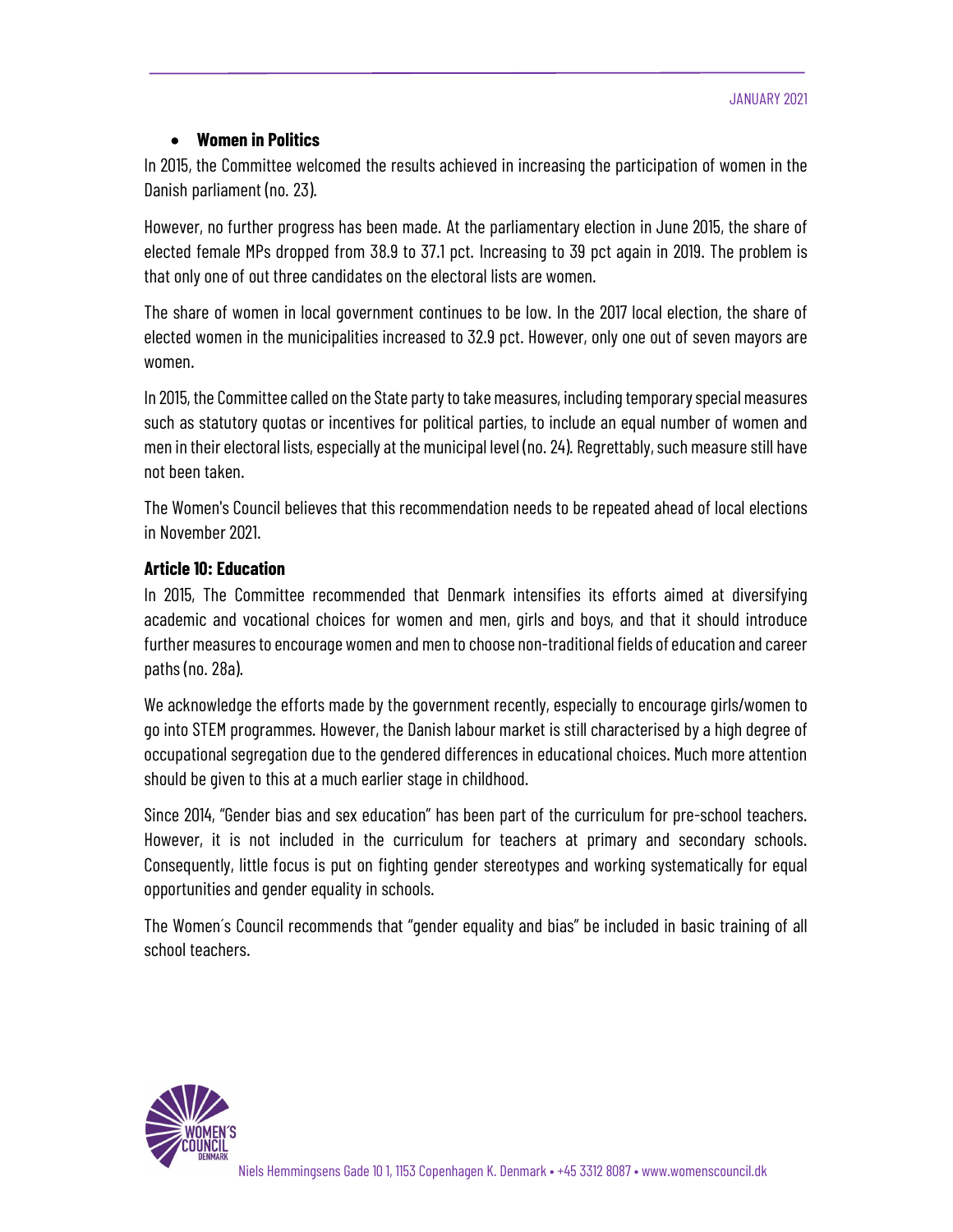## Article 11: Employment

The gender pay gap continues to be a major area of concern for the Women´s Council.

A report launched by the Government in October 2020 revealed that the un-adjusted gender pay gap is 14,4 pct<sup>5</sup>. Though the unadjusted pay gap has declined by 5 percentage points from 2007 to 2016, the adjusted (residual) pay gap remains unchanged around 7 pct.

## Discriminatory Pay Concepts

It is a great concern that Government, as well as the private sector, uses discriminatory pay concepts and methodology to analyze the gender pay gap.

In the report launched in October 2020, the Government concludes that the adjusted pay gap is in fact only 1,8 pct. They reach this conclusion using non-objective and gender-biased factors (e.g. absence due to maternity leave and the gender of your colleagues) to adjust the gender pay gap.

The Women´s Council strongly opposes such gender-biased methodology.

According to the Equal Pay Act, employers with 35 employees or more are obliged to make equal pay statistics. However, they are not obliged to secure that the statistic is gender neutral.

For instance, the employer may compare earnings per hour present. Women have more paid time off because they are more on maternity leave and take more care of sick children than their male counterparts. This family related absence is highly compensated and reimbursed by government and private schemes. However, Earnings per hour present does not, take these compensations into account. Consequently, the wages of women appear much higher in the statistics than on their paycheck; Moreover, the pay concept earnings per hour present also gives a false picture of employers "expense burden" when employing women.

The Women´s Council believes that a gender-neutral pay concept (such as e.g. standardized hourly earnings) must be used in equal pay statistics. If discriminatory pay concepts and methodology continues to question whether Denmark has a problem of unequal pay, policies and interventions are not formulated and implemented.

#### • No Pay Transparency

In 2015, the Committee was concerned about the persistent gender wage gap and the lack of legal obligations requiring transparency. This includes comparative figures in individual cases, made by the employers, regarding data on remuneration (no. 29a). This continues to be an issue of concern.

As an individual, you still have no chance of checking whether your right to equal pay is violated.

<sup>5</sup> Ny rapport gør os klogere på forskellen mellem mænd og kvinders løn (bm.dk)

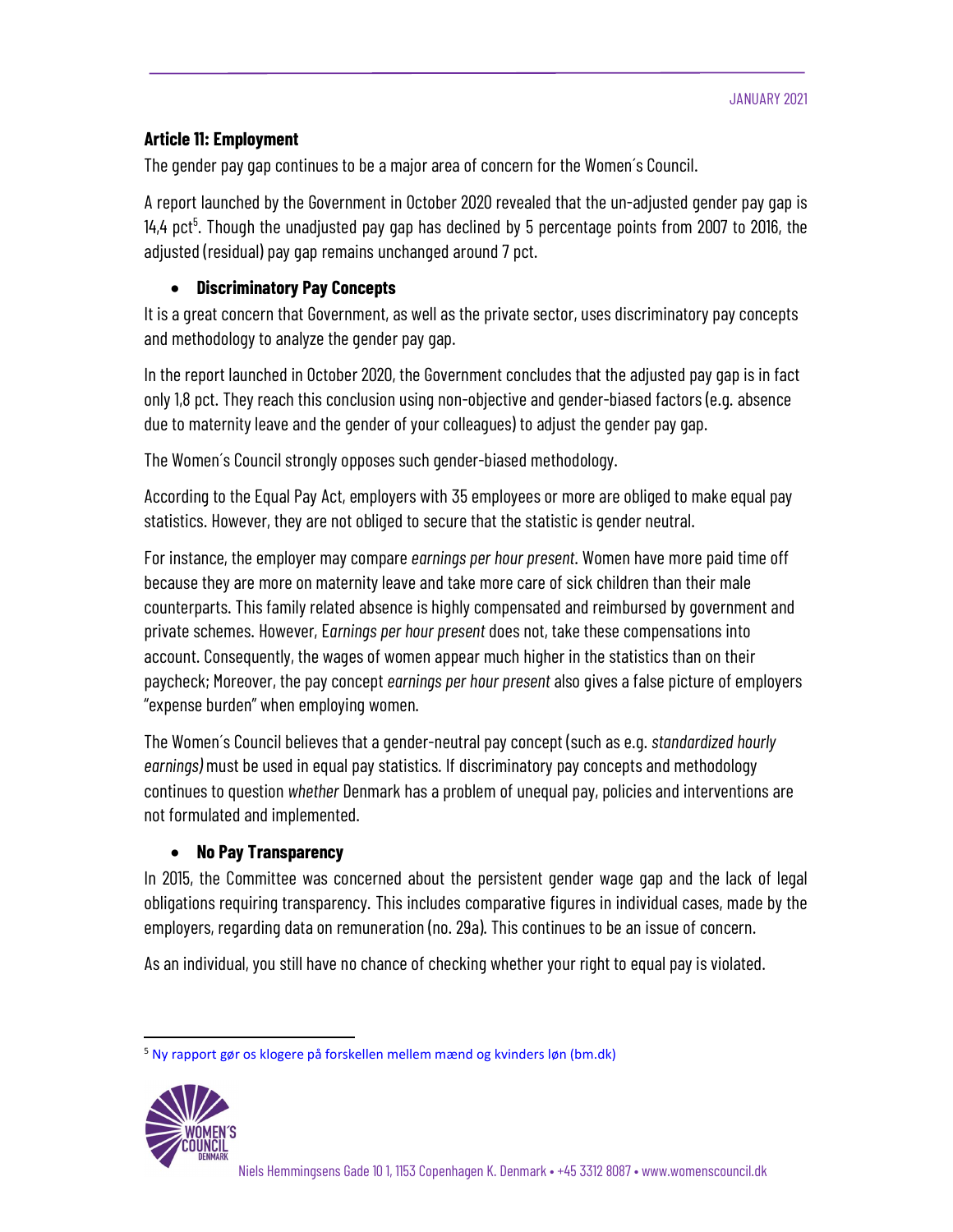#### JANUARY 2021

Current legislation states that only companies with 35 employees should make a yearly statistical overview of pay distribution segregated by sex - but only for job categories with a minimum of 10 men AND 10 women. These statictics need not be published, but shown to an employee representative on request.

The problem is that very few people are in fact included in these statistics. The Danish labour market is caracterised by a high degree of gender segregation and by small and medium enterprises (SMEs). As mentioned above, it is also a problem that these statictics might give a wrong picture of the gender pay gap – depending on the pay concept and methodology used.

All in all, this allows for very little pay transparency - de facto making it impossible to compare individual cases.

# Equal Pay for Work of Equal Value

In 2015, the Committee was concerned by a lack of legal clarity in the definition of work of equal value (no. 29a). This remains an issue of concern for the Women´s Council.

Despite the obligation to secure equal pay for work of equal value the Danish legislation does still not have a definition of work of equal value.

# Maternity Equalisation Scheme for the Self-Employed

In 2015, the Committee welcomed the introduction of a Maternity Equalisation Scheme for maternity, paternity, and parental leave for self-employed persons. This was set on hold for years. However, January <sup>1st</sup> 2021 it finally came into force.

In the Women's Council we hope that this equalisation scheme wil promote female entrepreneurship. From 2012 – 2017 the share of female entrepreneurs dropped from 1 out of 3 entrepreneurs to 1 out of  $4^{6}$ .

. The Womens Council recommends that special attention be given to the situation for self-employed women during the COVID19 pandemnic.

# Article 12: Health

In Denmark, there are laws and provisions that guarantee full and equal access to sexual and reproductive health services, including free access to induced abortion for all girls and women until the 12<sup>th</sup> week of pregnancy, just as sex and health education is obligatory in primary and lower secondary schools. Meanwhile, sex and health education is not mandatory in general and vocational upper secondary education or in teacher training colleges.

<sup>6</sup> »Bekymrende og opsigtsvækkende« udvikling blandt kvindelige iværksættere (berlingske.dk)